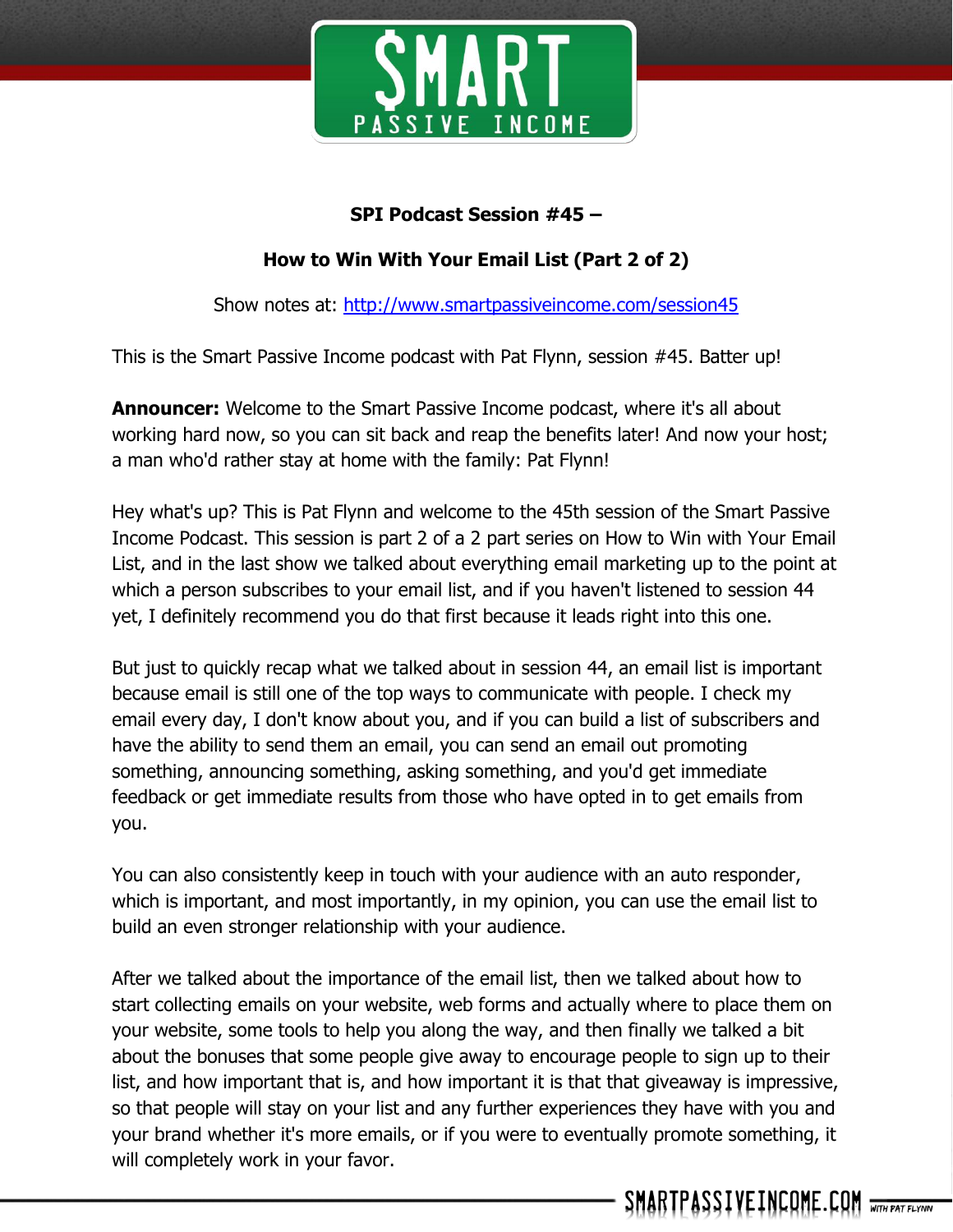

Now there were a few questions that came up after that session which I wanted to address first. One person asked how I was able to put a little button in my comment form on my blog - which is a WordPress blog - that people click on, and when they do that it automatically subscribes them to my email list. That's actually a pretty cool feature and about 10% of my signups actually come from that particular button in the comment form, and it's done with a premium WordPress plugin called Subscriber's Magnet, which I'll have on the show [notes.](http://www.smartpassiveincome.com/session45)

Now it is a premium plugin which means it comes with a cost or fee to use, but it's a plugin that does a whole lot more than just ad that button, but honestly that's the only feature of that plugin that I use. Really, it's up to you, but I just want to make sure I answer that question.

Another question that came up was about the address that you use in your emails. In every email you send out from a legit email service provider, like AWeber, your address will be shown at the bottom of the email - that's a requirement by law and the [CAN-](http://business.ftc.gov/documents/bus61-can-spam-act-compliance-guide-business)[SPAM](http://business.ftc.gov/documents/bus61-can-spam-act-compliance-guide-business) Act.

So the question is, do you use your home address here when you sign up with these legit email service providers? The best thing to do is if you have a business, to use your business address of course. I wouldn't actually put my home address on there, you should do your best to try and separate your business from your personal stuff, but if you're a sole proprietor and you don't want to use your home address, again, which I don't recommend, what are your options? You could use a UPS box or P.O. Box address.

Personally, I'm a business but since I work from home, I actually have a UPS box which is my business address for everything, including my email list. You could use your home address if you want and if you're comfortable with it, but again it's up to you. You will need an address of some kind though, so that's something to keep in mind as you're setting up your email list.

The last question, which I'm really glad was asked, sort of has to do with today's content because today's content is about what goes INTO the emails, and what happens after a person subscribes, but this question deals with stuff before that too, and the question is, do you use your email list to deliver exclusive content only, or do you also have it setup so that people can get email notifications of new blog posts through your email list?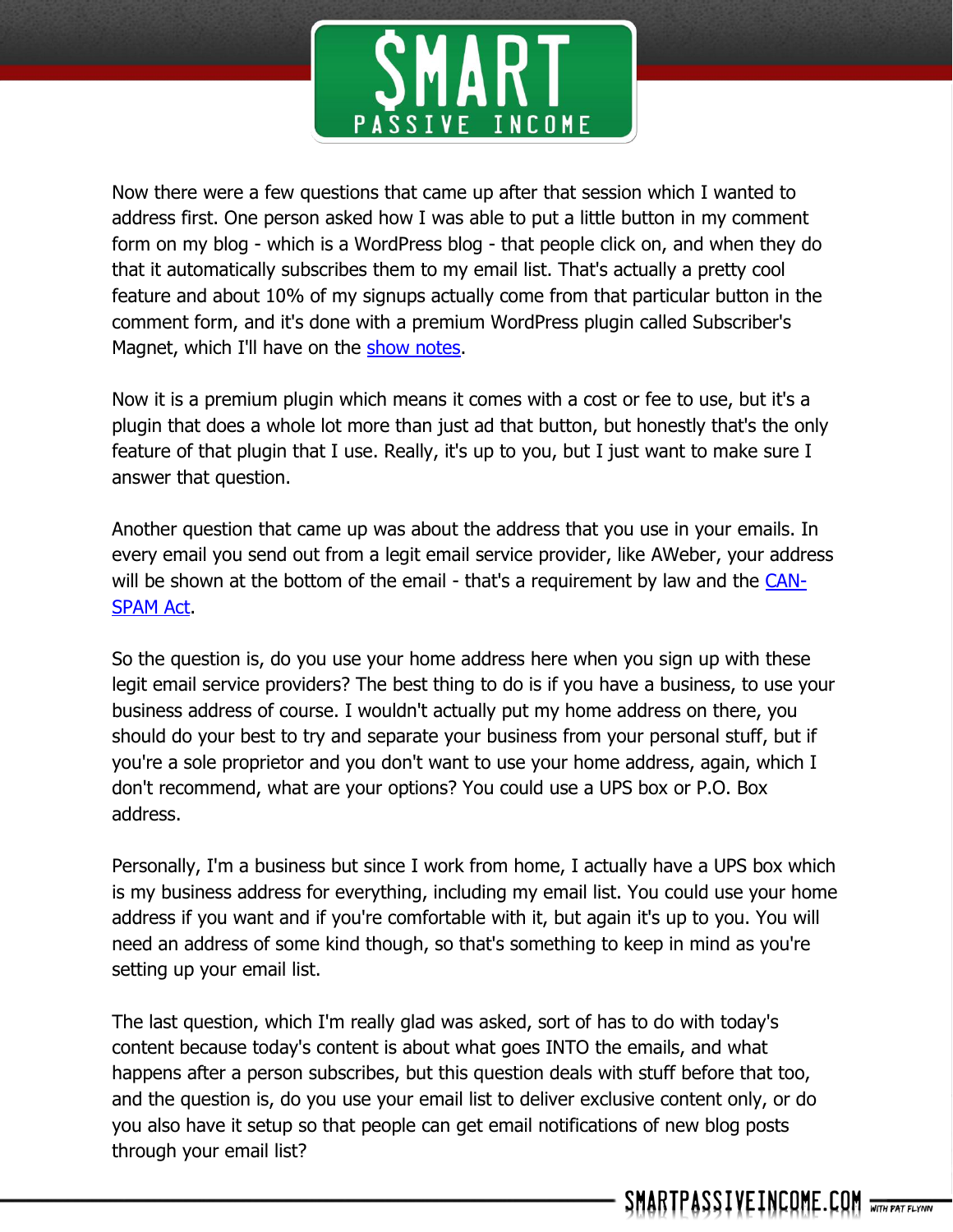

To answer this question, a lot of people have different opinions about this, but I have my email list and newsletter setup only to deliver exclusive content to people. I do not notify people of new posts through my primary email list, which you can have it setup to do that automatically which is pretty cool.

On occasion, like, if there's a REALLY important post that I published that I really want to make sure people read it, then yeah I'll put that in a post sometimes. But I don't promote my list as a way to subscribe to my blog posts. I have a separate option to do that on a second newsletter through **FeedBlitz**, which is FeedBurner's RSS for email, and the reason I have it separate is because I know there are some people that only want to subscribe to my email list to get blog posts, so I give them that option with FeedBiltz. Those people wouldn't care for the broadcasts and the auto-responder emails. They just want to get notified of new blog posts through email. So I have that setup for them.

And then there are those who are already subscribed to me anyway through RSS or some other means, and so I don't want to double their blog post notifications through my email list because that's where they sign up to get that exclusive content, and they've given me permission to contact them for that reason. Again, different strokes for different folks, but that's how I have it setup.

You could setup [AWeber,](http://smartpassiveincome.com/aweber) and most other email service providers for both the announcement of blog posts and your broadcasts and autoresponder emails, but like I said I choose to separate those from each other. And again, different strokes for different folks.

Those are the questions that came in. If you have any more questions after this particular episode, feel free to ask under the show [notes,](SmartPassiveIncome.com/session45) and I'll do my best to answer them. A lot of people in the community will answer before I get to them too, so that's great. Thank you guys so much for all of the support.

So let's get into today's content - what happens after someone subscribes to your list. If you're using a legit email service provider like AWeber, and most of the other ones require this too, when someone signs up they're going to have to click on a link in a confirmation email that's sent to them after they subscribe. That email is automatically sent to them.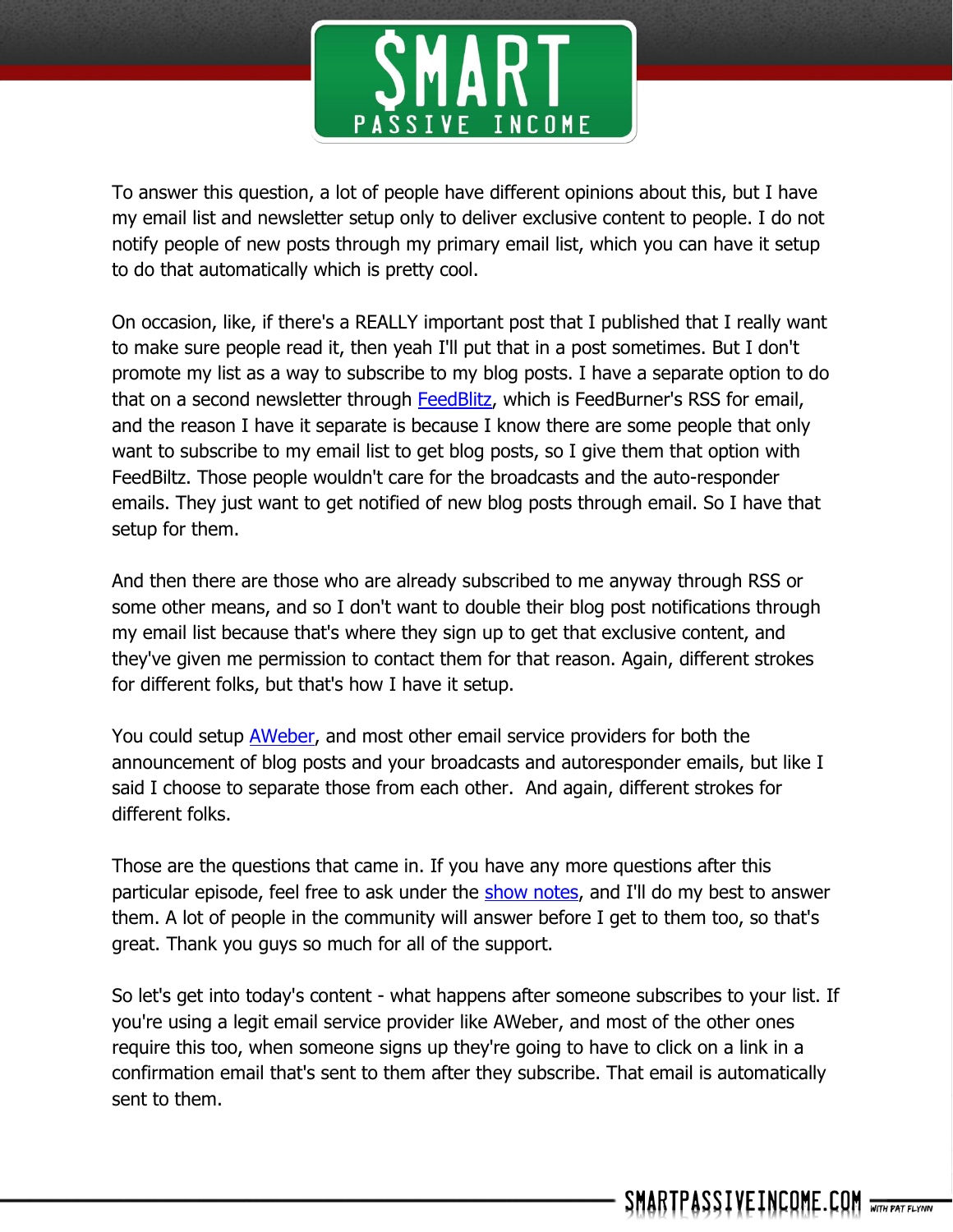

This is called the double opt-in, which means people have opted into your list from your site by signing up, that's the first one, and then again in the email that they get, which has a link that they have to click on to confirm that they are human, that's the second one. And this is important to the email service providers because it shows that you didn't just plug emails into your own forms, that the person who actually owns that email address truly wants to be a part of your list. It might seem annoying at first, but remember - this is extremely important and something we're going to bring up quite often today - you don't want everyone on your list.

You don't want everybody on your list, you only want everybody that matters, meaning your target audience, of course, but also people who will read your emails and take action with them. The thing is, the more people you have on your email list, the more you'll eventually have to pay the email service provider, and so if people sign up for your list, and don't double opt-in, then that's not the type of person you want on your email list anyways.

Now, for this particular confirmation email, the actual email that they get automatically after they sign up, you're going to have the option to customize it a little bit. You can customize the greeting and also the end of it, and I would definitely take a few seconds to do that. The default email is pretty generic and lacks a bit of personality, so just change it up a bit and put your voice into it, that your target audience is used to or that they will get used to, and also kind of set them up for that expectation so they know what they're going to get.

You know, like "Hey, thanks for subscribing to the Smart Passive Income Newsletter! Please make sure to click the link below to confirm this is the correct email address and get your free eBook and updates to my weekly newsletter." Something like that works and increases the conversion rate for people who get this confirmation email a little bit, so why not? It's always good to add your own voice in whenever you can and keep branding consistent throughout.

At the same time that your new subs are sent this confirmation email after they sign up through your website, they're going to be redirected to another web page. Now, you have the option, at least with AWeber, to have them land on a generic page hosted on AWeber, that's the default thing that happens, OR you can set it up so that they're redirected to a page on your site and you can write something similar.

I feel that the best thing to do is to keep this entire process on your brand, on your website. You know, when people get to this page, you want to tell them "Hey, we just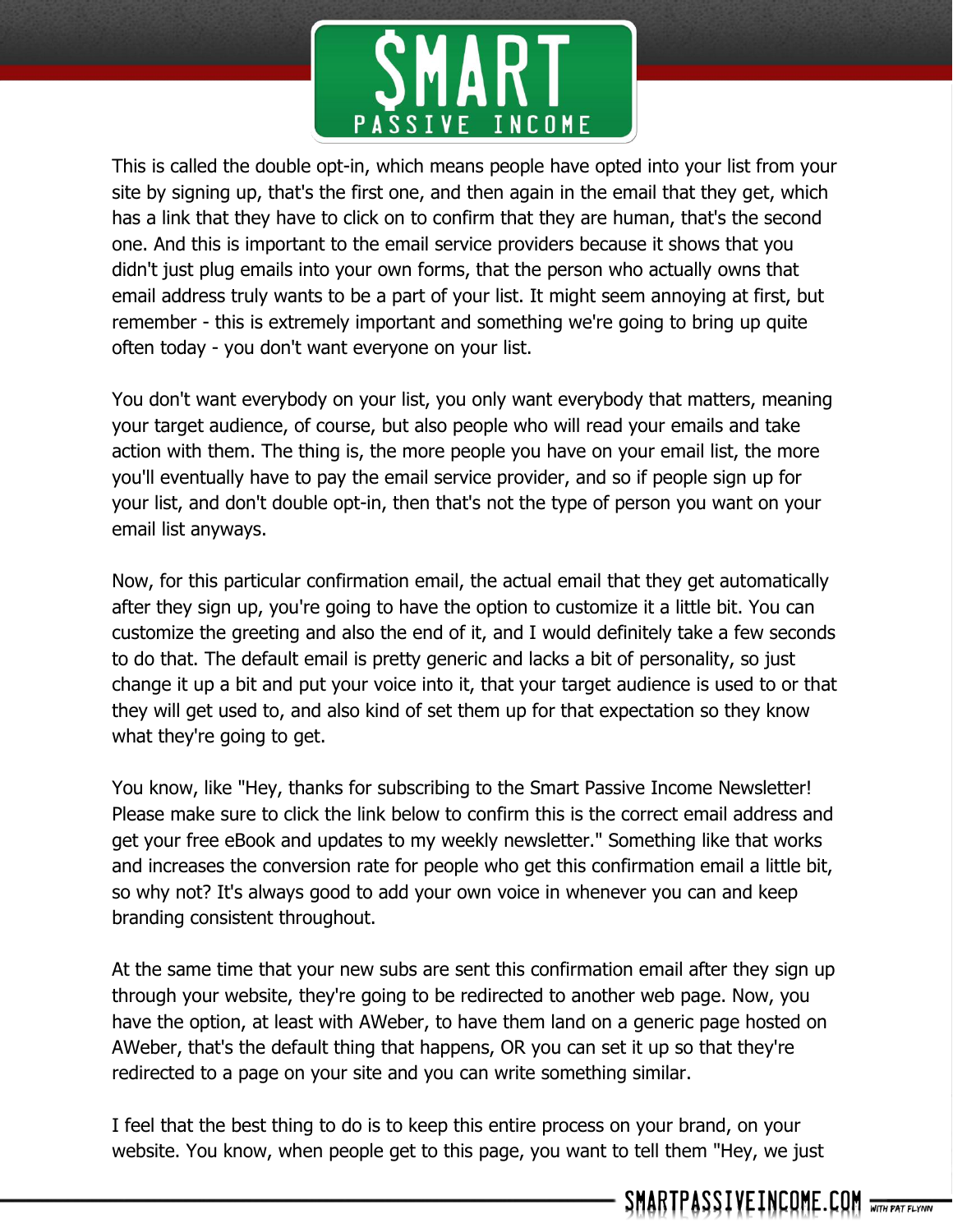

sent you an email! Please make sure you click on it," that type of thing. You can have it set up generic through AWeber or do it yourself. I would definitely do it yourself to keep that experience flowing nicely with all of your branding elements and all of your voice the whole way, and plus the longer you get people to stick around on your site, the better.

Ok so after your subscribers get that email and they click on that confirmation link, they'll again be taken to another page that is basically a thank you page - "thank you for signing up." Just like before, you have the option, with AWeber at least, to have this be a generic page hosted on AWeber, or you can keep it on your own site, again, which I think is the right move for brand continuity purposes.

This particular option took me a while to find in AWeber. It's actually in the web form generation area where you can create your own specific web forms that people sign up on. So you could have different web forms on your site and different thank you pages for each, but I just prefer to have them all point to the same specific thank you page that I create on my WordPress blog. I'll put a link in the show notes to my [confirmation](http://www.smartpassiveincome.com/thanks-for-subscribing/) and [thank you page](http://www.smartpassiveincome.com/thankyou/) so you can see what they look like.

This thank you page is also a great opportunity to include some type of call to action. They've subscribed, they clicked on a link and they finally landed there, it's sort of a dead end unless you tell them to do something, so make sure you don't keep it that way and at least link to something, like a popular post on your site, or maybe to your Facebook community or Twitter account, and some people will even put little promotions in there for books that they've written or products that they've created, which I think is pretty smart.

Now you might be wondering, well Pat where does that bonus offer that you were talking about go; that free gift we can use to encourage people to sign up to your list. How do we deliver that to our new subscribers?

That's a great question. This depends on what that bonus offer is. If it's simply an email course of some sort, like you're promoting a free 7-day course for, whatever, that content is delivered through your autoresponder sequence, which is a way to automatically send pre-written emails out to your subscribers sequentially based on when they sign up, which is really handy; and if you have this 7-day course or 3-day course or whatever, you would just pre-write your content and deliver it through there. It's all automated immediately after people sign up, it's pretty awesome.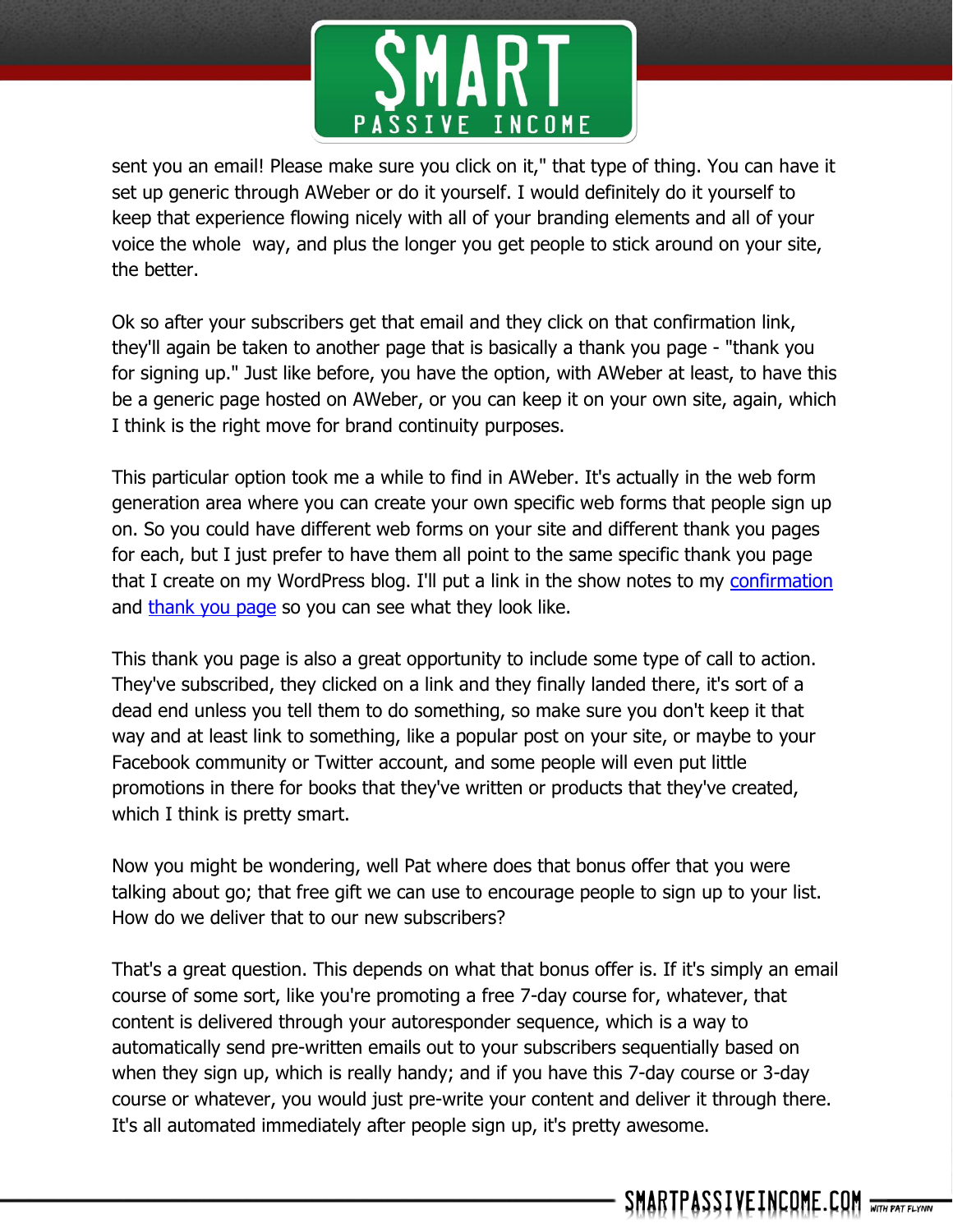

If you have something a little bit more tangible like an eBook or some other type of giveaway, maybe a video of some sort, or some handy tool or piece of software, whatever, you have a couple of options:

1) You could include this bonus on the thank you page that people go to after clicking the confirmation link in their email. That's a popular way to do it, just in addition to saying "Thanks for subscribing," say "Oh, here's that bonus offer that you opted in for, as promised!" That's one way to do it.

2) You can include a link in your follow-up email to a specific page on your site that's setup just for that bonus. This is what I do. The reason I like to do it this way is because that link in the follow-up email, they're always going to have it in their inbox, as opposed to if you just have it on the thank you page and then some people won't bookmark that or they don't download it the first time and then they lose it.

I guess you could have the special bonus shown on both places, both in the thank you page and in an email that follows after people confirm, but then you'd be linking back to your thank you page in your email and it gets all confusing. Really, it's up to you which way you prefer, and it's not THAT big of a deal to be honest.

This follow-up email that I was just talking about, this is the first real email people get from you after confirming that they're a real person, and this email happens immediately after people click that confirmation link in that first email, it's a requirement to setup this follow-up email and it's a proper thing to do after people confirm. It's an opportunity to say "thanks."

But then you got to get people ready for what's to come. You can just say "thanks" and leave it at that, but I think that first follow up email is a good opportunity to tell people what to expect. You have to set their expectations, and this is important for two reasons:

1) You want to remind people that you're going to be sending more emails in the future, and sort of what they're about, not specifically, but mainly what those emails can do for them. "Stay tuned for more emails that will help you improve the results of your online business," something like that.

Also, "these emails will come once a week and you can expect the first tip to come tomorrow from me, which you definitely don't want to miss." You know, something like that will definitely get people excited and so when you send your emails in the future,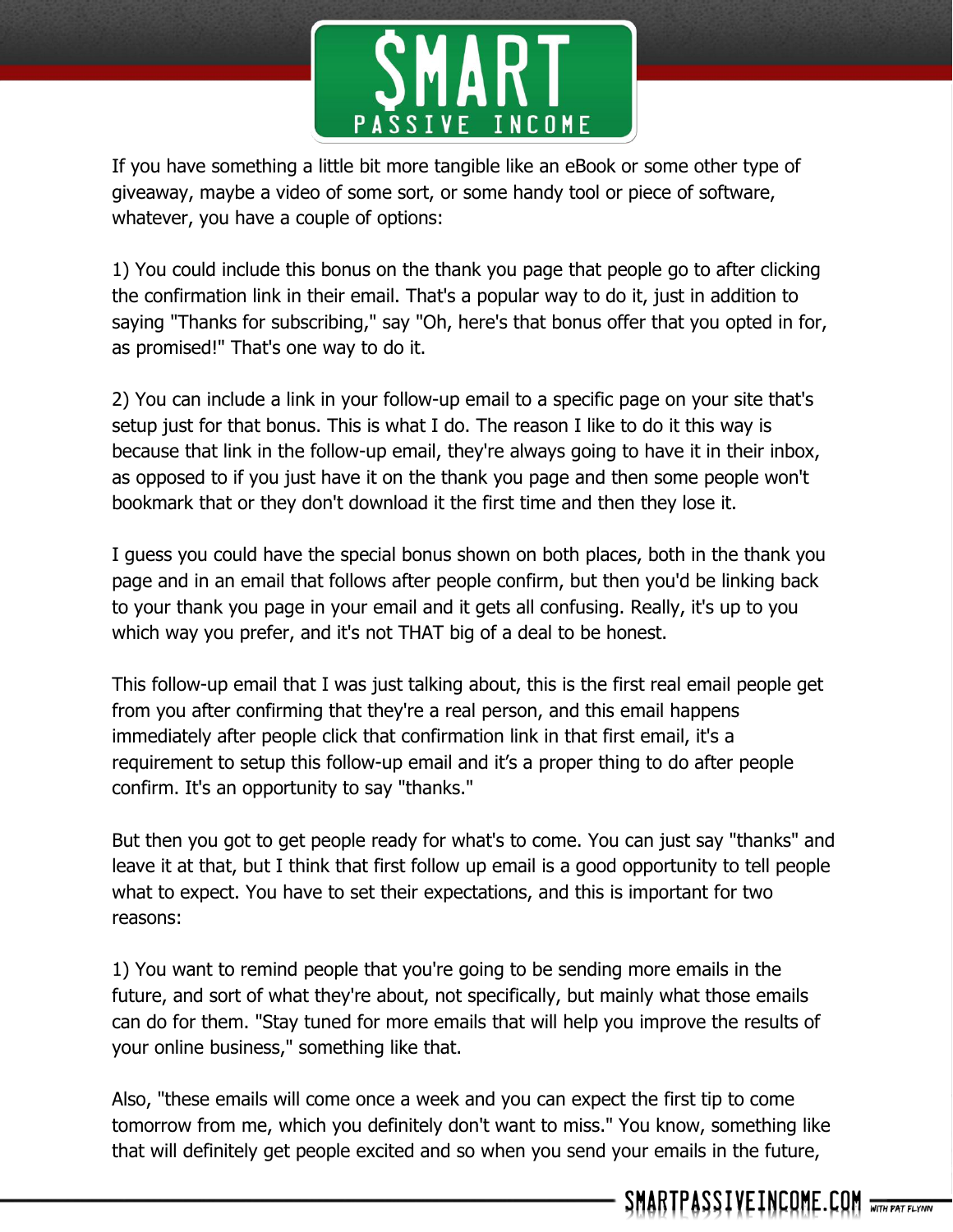

it's not going to be a surprise. They're expecting it, and it's less likely to make people think of it as spam or annoying because you already told them that they're coming.

2) If certain people don't want what you said you're going to be sending, then that's a good opportunity for them to unsubscribe. It's sort of like what I like to call a weeder email, it weeds out the people who aren't really going to benefit from your list, and it weeds out the people for you who you don't want to be on your list. You don't want to pay for those extra leads, you don't want them on your list anyways. It screws up with your open rates and things like that. As they say, a list of 100 strong subscribers is WAY better than a list of 100,000 dead subscribers, totally.

So this follow-up email is the "set the expectations email" like I just talked about, and so the next specific email you have to think about, which I feel is the most important email of them all, is the first real message you send through your autoresponder, which I have setup for a day later after they get that initial follow-up. This is the first real content email you're going to be sending them. You can actually tell them you're going to be sending this email the next day just like I just mentioned in your first follow up message. So what do you put in this email that you send out a day later?

In this email, you put your best, most creative, amazing tip EVER, something with incredible value that would just make people say, "Dang…that was good...I'm definitely staying on this list." That's the reason why you do that. You want to keep people on the list and impress the heck out of them right from the get-go.

It's best if this email is content that's unique, something that you didn't mention on your blog already, and actionable - I think that's important, too, - actionable, meaning it's not just text explaining something cool but instructions also for people to do something and see almost immediate results from whatever it is you're trying to tell them to do. It's really important that this email just knock people's socks off.

SO, you might be asking "well, how long should the email be?" Most of the emails you send you don't want to be extremely long. They're just regular emails, they're not novels. I'd say maybe 500 words or less, because it's an email and sometimes the short quick ones are often the more powerful ones, but don't get too bogged down on the exact number, the most important thing to do is to say what you're going to say to get your point across.

You don't need to include a whole bunch of fluff. Stories are great, and including actionable items and things like that, but just get your point across. Some emails are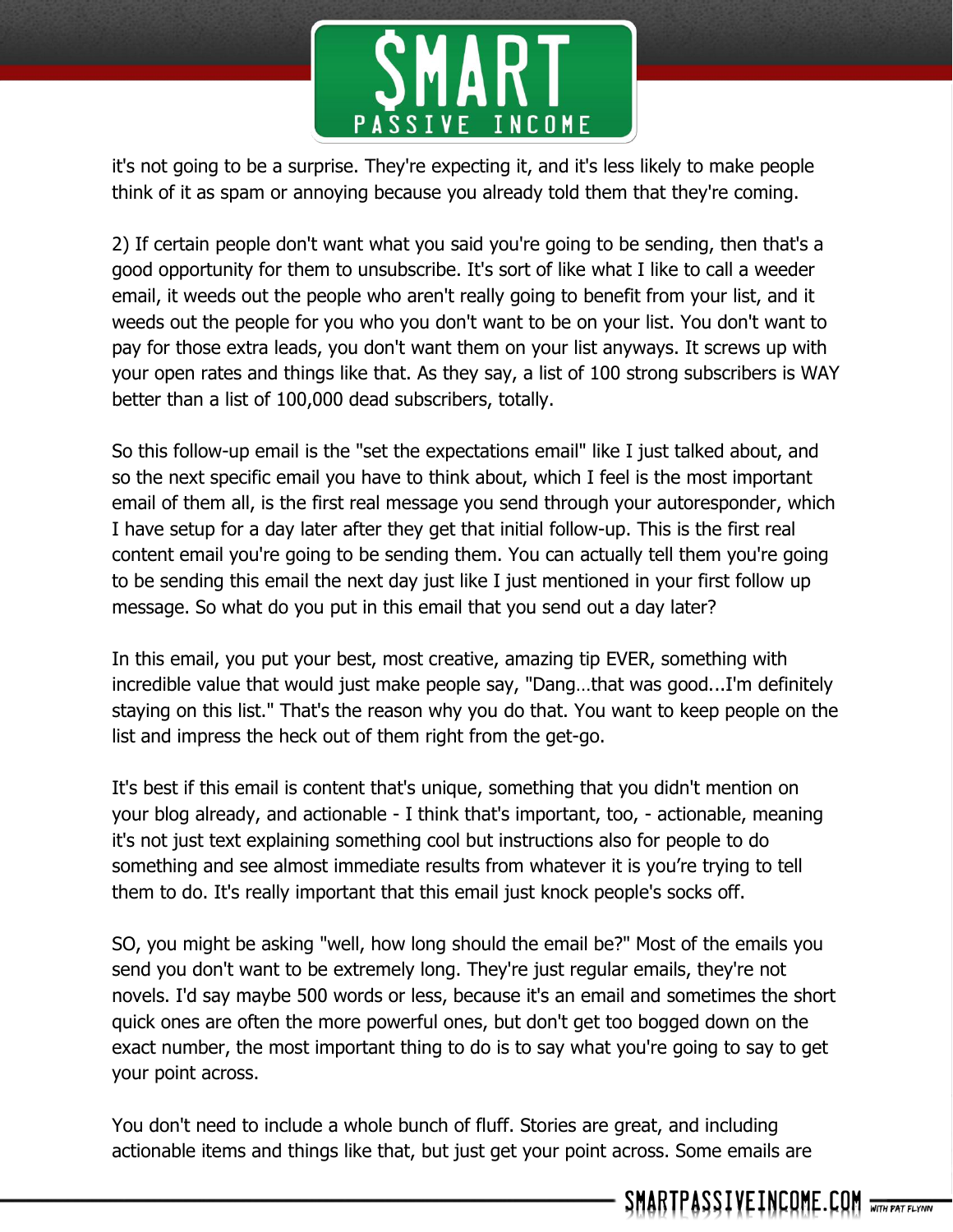

going to be longer, and some emails are going to be shorter, but remember, this first email - actionable, epic, smart.

Ok now that we're talking about the autoresponder, remember these are people who sign up get these emails that you set up on your autoresponder sequentially over time and automatically; you can space them out as much as you like. I personally have one going out each week so 7 days, sometimes I skip a week so every 14 days they'll get a new email from me, but I usually have them setup for weekly.

So even before you begin collecting email addresses on your website, you can have your autoresponder already setup with a number of emails that are prewritten that people are going to get when they subscribe. Once you write these emails, they're delivered automatically, it's great, and again it's a wonderful way to keep reminding people who you are, what you're about and delivering valuable content and building a relationship with people, without you having to do any additional work, because you did that already. This is a great passive way to build a relationship, is through your autoresponder. Just keep reminding people why you're awesome.

Currently I have about 36 emails in my autoresponder, 7 days apart, sometimes 14, so I can consistently keep in contact with new subscribers for almost a year without lifting a finger - how awesome is that? 36 emails is a lot, but I didn't start out with 36 emails, I started out with maybe 5, and then I added more later. Some evenings when I have a lot of time I'll add a few more, and they just accumulate over time.

Now you might be wondering - well - Pat, what do you put in these emails? What do you put in your autoresponder emails? Good question. Here's how I have it setup:

As we mentioned before, first follow up email after they confirm, is the actionable, awesome tip. That's #1. That's my first email. My second email is another good one, which is actually a little bit longer than normal, but it's purpose is to go head on against what most people are probably thinking, the fears that most people have and I want to address them head on and address those biggest pains and fears to keep them going basically. To know that I know exactly how they feel or what they're feeling and that I'm here to help.

The email, just to specify a little bit--I don't want to give away too much for those that aren't on the list yet; if you're not on the list you should sign up!--but this email is basically about why your next idea is probably going to fail, and what you can do to stop that from happening.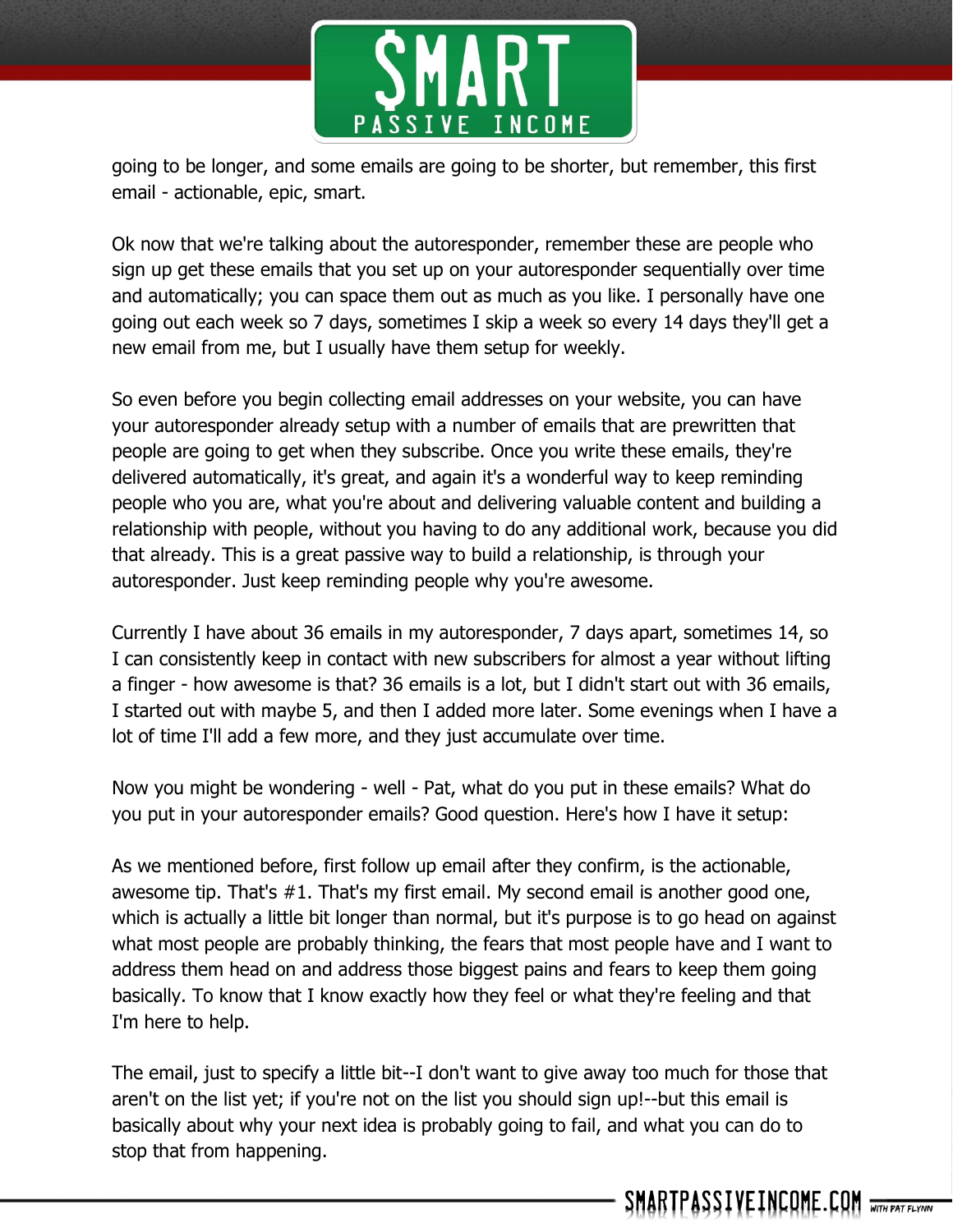

It's a hard hitting, pretty emotional email actually and the best part is when you write an email like that, when you can dive into exactly what people are thinking and address those things, you'll often get responses back from people saying things like, how do you know me so well, or this email came at the perfect time for me, or that's exactly what I'm going through right now, thank you for helping.

I mean, that's what you're aiming for with all your emails, but when you talk about what most people are thinking and directly address those issues, like you should in the second email - maybe this could even be your first one, if it's that good - that will hit home for them. That will do really good things for connecting with those people who are reading those emails.

Those are the first two, and then I go through a few more emails, some content emails, a little bit of social proof, and then I have a strategically placed email comes along and asks this really important question: Is there anything you want me to write a blog post about? - that's actually the subject line of that email, and we'll talk about subject lines later in this session, but that email, right there, that directly asks my subscribers for feedback about themselves and what they're having issues with, and it is AWESOME.

I mean, every single day, because people are going through this autoresponder at different moments in time in different parts of the autoresponder, I get a constant stream of emails that come into my inbox that tell me exactly what I should be writing about or publishing blog posts about. Potentially, creating PRODUCTS about. There's no need to think anymore, my audience is telling me what their issues are.

And then what happens - if it's something I already addressed, I simply send them a link back and they're usually pretty thankful for that, and if a bunch of people start to ask about the same thing that I haven't addressed yet, I'll write a blog post about it or do a video or something, and then you can be sure when that happens, those people immediately feel like they had some part in it, that they had a say and some influence on me writing this blog post or publishing that content, which they do, and as a result they are more connected to me, because it feels like I've helped them personally, and it should feel like that because, well, that's what I'm doing; I'm personally helping people, I'm just doing it in a very efficient and smart way and helping a lot of people at the same time.

Some of the emails I share "behind the scenes" stuff or secrets about what I do, which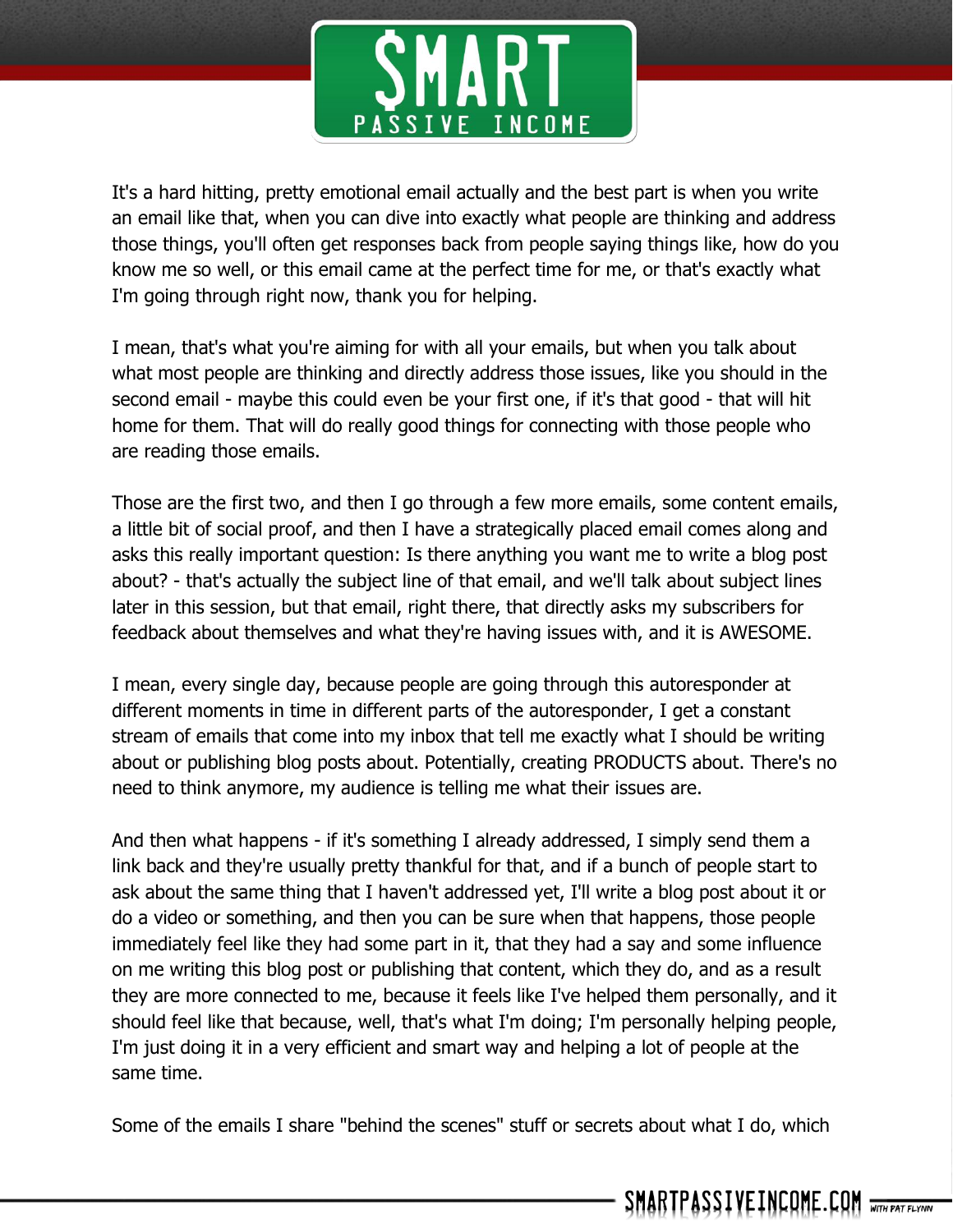

always seem to have a big open rate, in some of the email I'll share a tool or a plugin that I use - just mixing it up a bit so it's not the same ol' email each time.

Another important email I put in there is one that addresses and reconfirms who I am as a blogger and why I do what I do, like, the reason why I do what I do so people are reminded about that and reminded about why they're on the list that they signed up for a while back, but this also to deepens the connection that I have with them, because I get a little bit personal in that email, too.

I actually give people a job to do in that email, give them some responsibility to make sure I stay on the right track, and that's definitely one of the emails that has made the most impact on people, and I can tell by the number of responses I get. So if you're a part of my email list...I don't even know what part of the autoresponder sequence that particular email is, but you will remember it if you have seen it.

Really, it's your list, so you can do whatever you want with it, and I encourage you to experiment. You can actually track how well your emails do based on the reports that you can generate. T

his is from what I know in AWeber. If you go to AWeber, on the upper right hand corner there's a tab for reports, and then you can click on the left-hand side something that says "Follow Up Totals," you'll see a list of all of your follow-up emails, unfortunately - and I really wish they would change this or at least put a subject line or something, but - right now they have them just by numbers, so email 1, email 2, email 36, whatever, but you can click on that number to see exactly what message it is that you're getting data for.

And so for each of those messages you see how many times those emails have been sent, how many times those emails have been opened, and if you have any html links in there, it'll tell you how many clicks you have gotten too, which is really handy. There's a nice little graph that shows you where the ups and downs are in your auto responder sequence. What you're looking for in this report are any abnormalities.

Generally you'll see an open rate that's pretty average for most of your emails, and then maybe once in a while you'll see a really terrible open rate, like I remember one time looking through this report and seeing a percentage that was more than 25% lower than most of the rest of the emails, and when I clicked to see what that message was, I saw right away what the issue was. The subject line was terrible, so I ended up changing it and that increased the open rate the next month. That's the type of thing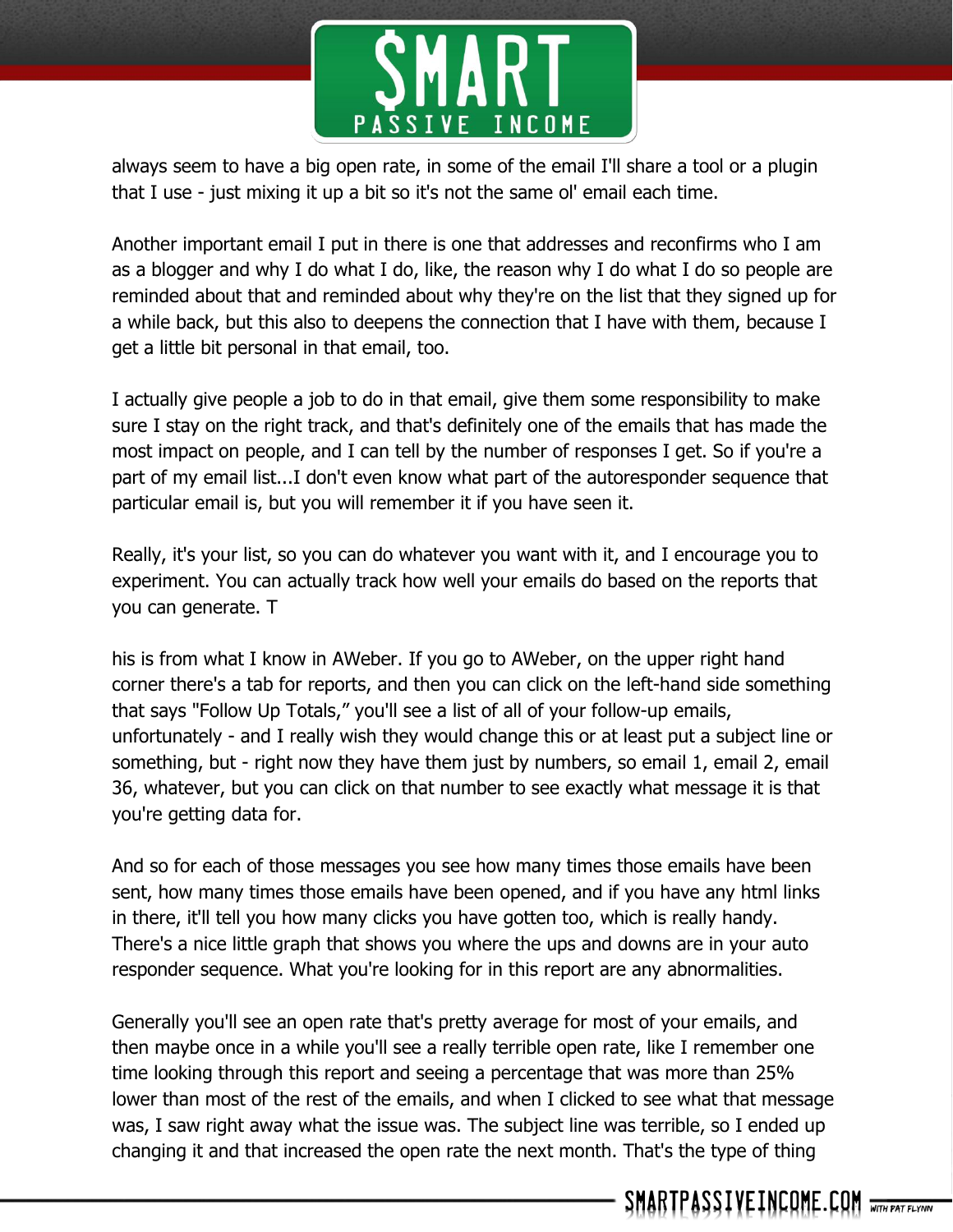

you're looking for here.

Now, since we just touched on subject line, let's talk about that really quick - the subject line is incredibly important for your email, because that's what people are going to see first, and if it's not interesting or eye-catching, or make people wonder what's in it, then no one's going to click to read that email. There's a huge different between sending someone an email, and having them actually read it. You can have the best content in your email in the world, it can be life changing, but if your headline is lame, if your subject line is lame, you're not going to change very many lives.

A couple of my highest open rate email subject lines are:

"Pat's Super Secret Way to…" (I'm not going to give it away here)

And another one is "How I lost \$10,000 and What You Can Do to Avoid This." That one's probably the one opened the most. Again, that's just because of the headline. I mean, who wants to lose \$10K, right?

I'll actually post a couple of resources from other blogs in the show notes at http://smartpassiveincome.com/session45 about creating [magnetic headlines,](http://www.copyblogger.com/magnetic-headlines/) so check that out - very important, and we could probably do an entire podcast episode just about that. I should probably get a copywriter here on the show sometime and just talk about [headlines](http://www.copyblogger.com/how-to-write-headlines-that-work/) all day. That'd be fun.

Ok, so back to the emails - one thing you have to think about is when they're going to be sent out. Not just days in between, you know, 7 or 14 days in between, but actually what time of day, and what days of the week they're going to be sent out.

You know your audience best so you should have a good idea of when your blog or website is most active and most engaged, and that's sort of when you could ideally want to send your emails. I'm actually subscribed to a lot of email lists and many of them go out in the mornings, usually in or around 9am Eastern and 12pm Eastern, because think about it, 9am Eastern you get the east coasters in the US right when they get to work, and what do most people do when they get to work? They check their emails.

And 12pm Eastern, the east coast goes to lunch, and people like to catch up on personal emails at that time. At the same time, at noon on the east coast that's 9 o'clock on the west coast, so that's when people are getting to work, and again like I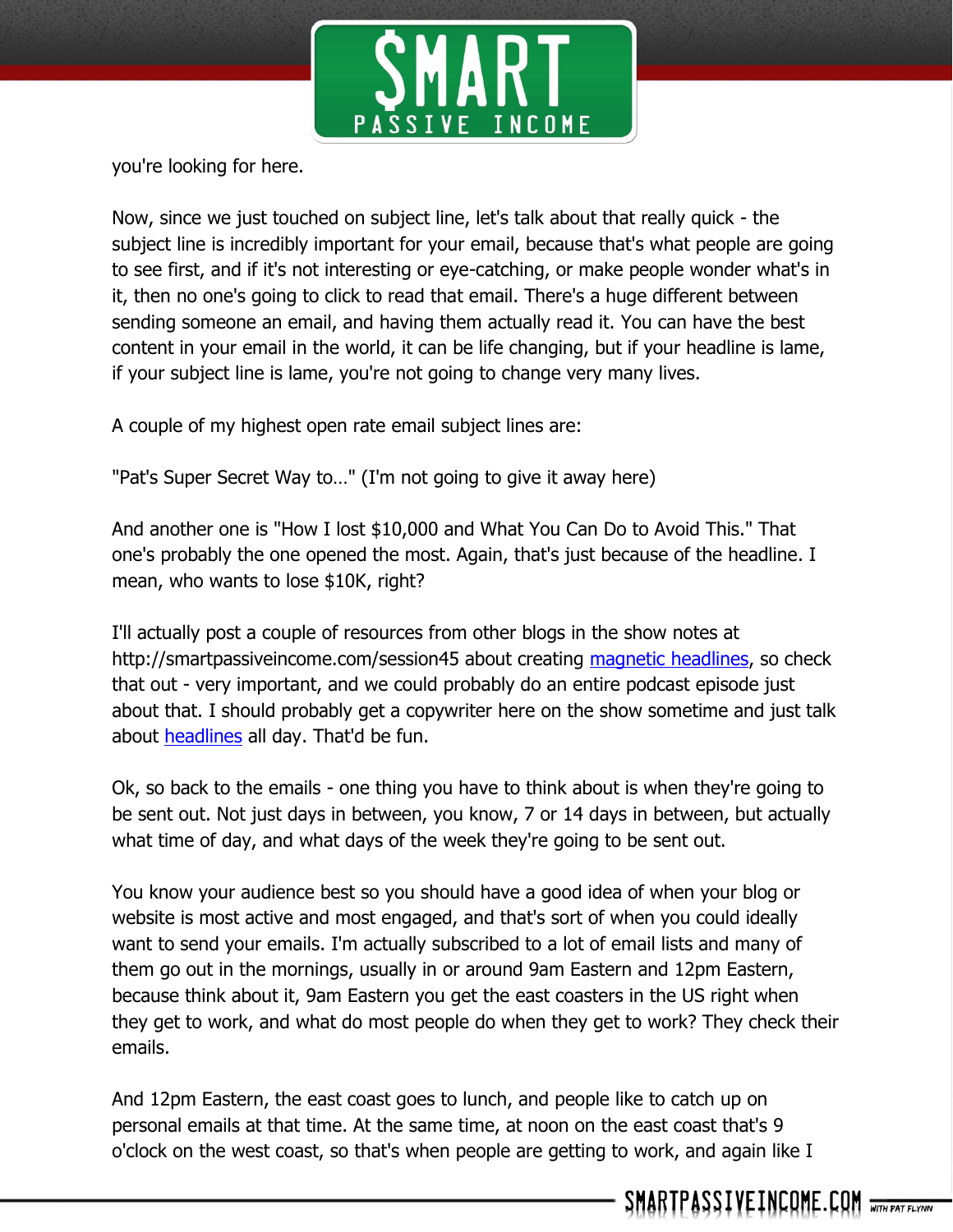

said--people are checking their emails at that time. That's where I've been setting mine now, and it seems to be working pretty well. If you're not in the U.S. then you'll have to sort of figure it out on your own, and really the best thing to do no matter what country you're from is just to test and experiment.

Now - what days of the week. We talked about time of day, so what day of the week? This is where I sort of created some rules based on a few things. The main thing is my particular audience isn't very active on the weekends, and if I write something that gets them to take action, which I do in my autoresponder, they're more likely to be in the right frame of mind to do those things during the weekday, not on the weekend, and really I don't want to disturb people on the weekends very much and take away from soccer games and family time and all that stuff. That's just my thinking.

Just so you know, I have my autoresponder emails going out from Tuesday through Friday. Tuesday through Friday. And you can set these rules for each and every email you have - only send between 6am and 12pm eastern on Tuesday through Friday.

So, what's going on on Mondays, you might be wondering?

Mondays are, at least for my blog - again, everyone is different - Mondays are for me the busiest day of the week for my blog. It's when I get the most traffic; it's when I get the most engagement, most comments, most time on the site, everything like that. So I have my Mondays reserved for broadcasts. Broadcasts are emails that aren't prewritten ahead of time, I guess they could be, but they go out to all subscribers at the exact same time, whether they signed up two weeks ago or two years ago.

I have Mondays reserved for broadcasts, and this is because I don't want to send people two emails in one single day. I know that I'm not doubling up with an email that someone might get through the autoresponder. It's a lot easier for me to know that Monday is for broadcasts, if I choose to send them, I don't send them every single Monday, and Tuesday through Friday are for the autoresponder. I don't want to send people more than one email in one day - to me that gets a bit annoying.

Your schedule will be a bit different, like I said, but that's what I do, and I think the main thing is to just be conscious about the emails that you're sending out, and when you're sending them out.

So now that we've touched on when the broadcast emails a bit, that real time email to everyone on your list at the same time when you hit send, let's talk about what goes IN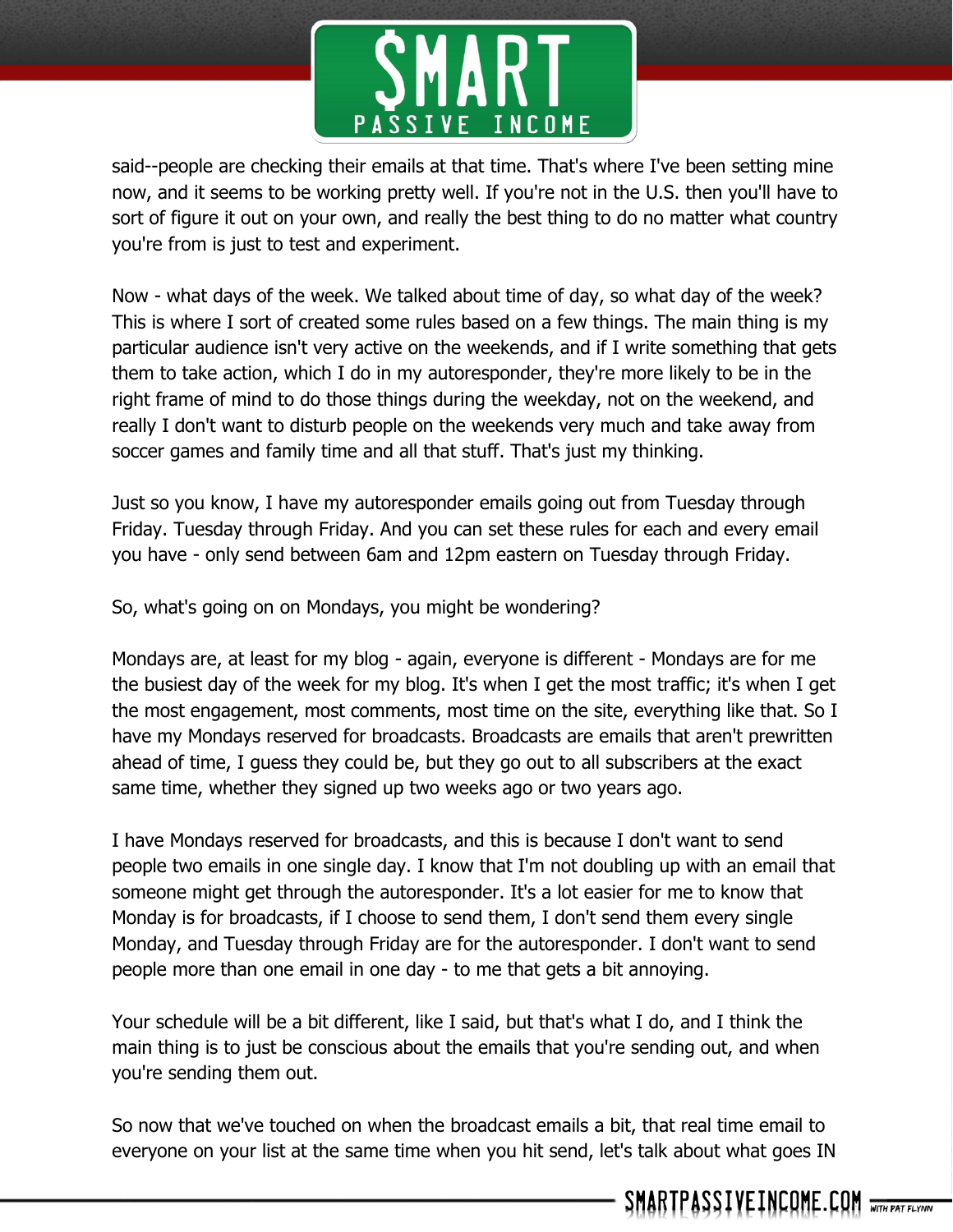

your broadcast emails, or what can go in your broadcast emails.

Really, it could be anything but typically it involves some sort of announcement, or news, something that is real-time and happening now. Sometimes, like I said, sometimes, I'll include a link to a blog post if it's like, a really, really important one that I think people MUST read, especially if it's sort of time sensitive.

I remember sending a broadcast out about the new changes on Facebook Pages, when they switched to the Timeline format, and so I linked to a blog post I had written which included the changes and some instructional videos on how to use the new Timeline feature on a Page which I knew a lot of people were scrambling for.

I remember another one where I talked about when I got an interesting email from Google Adsense. I wrote a blog post about the team from Google Adsense sending me a warning, and that was pretty time sensitive so I linked to that post in a broadcast email. It wouldn't make sense to put that in an autoresponder sequence, because who knows what the policies are going to be--if Google Adsense will even be around. I'm sure it will be, but that's something that could change. This was very time sensitive, so it made sense to be in a broadcast, and it made sense to link to a blog post in that case too.

My issue with broadcasts is that a lot of people sell with their broadcast, a lot. I think a little selling is okay, and of course if you set the expectation that you're going to be selling a lot in an email list all of the time, and people double opt-in knowing you're going to be selling to them all of the time, then that's okay, because they know what they're going to get, that they're going to get offers all of the time. Some email lists are setup that way. People sign up knowing they're going to get offers that they couldn't get anywhere else, or discounts on things because the owner of that list has some hookup, or something.

But it's when people sign up to get a free gift or a specific kind of content, exclusive content or a newsletter, and they're just fed email after email after email of sell, sell, sell, this new offer, that new offer, "my buddy created this new tool you've got to check it out, there's this new program that'll change your life, millions of dollars overnight" what the heck, man? That type of thing, too much of it, leaves a bad taste in my mouth, like I just licked a tire or something.

That's which is why I purposely chose to not directly sell anything on my email list, especially JV offers, joint venture offer type stuff. Stuff that other people say that would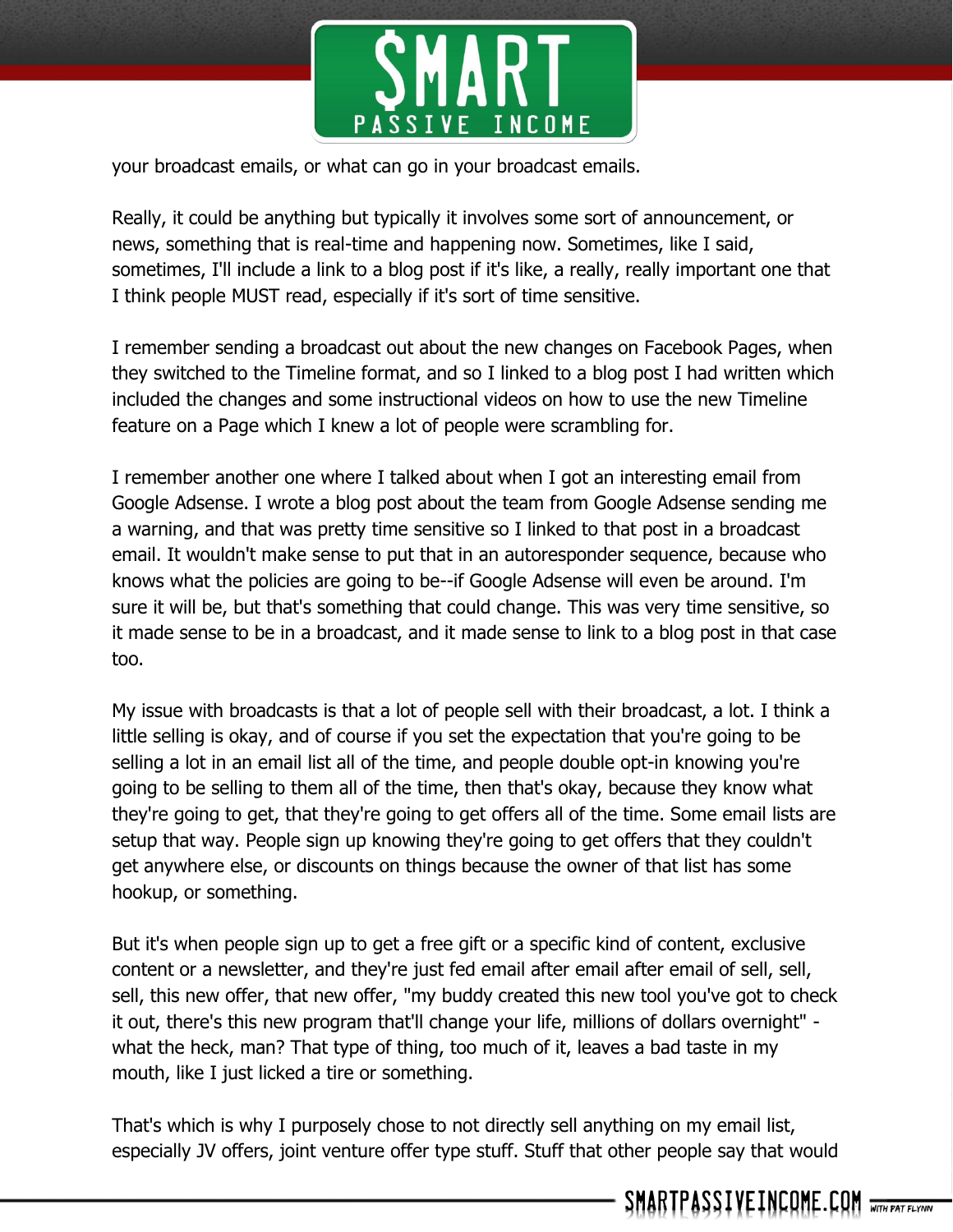

be useful to my audience that I haven't even tried yet myself. I'm not going to put that on my email list. It's rude to my list to do that stuff, it's not what they signed up for, and I don't want to try and squeeze every dollar out of my subscribers - they're not going to be subscribers much longer if you keep doing that.

So then you might be wondering, well, Pat, in the first part of this series you said that an email list was great for building relationships, and I get that by your choice not to directly sell to your email list, it costs money to have a list and you even said that to a point you agreed that the money is in the list still - how do you figure? Yeah, I think that the money is still in the list, but not in the way that most people teach it. You don't have to sell, sell, sell.

My response to this question is, 1) great question, and 2) you can still make money from your list without directly selling to your list. I still make money from my list. I always think content and value first, and if within that content there's a tool or product I can recommend that will help a person achieve a specific goal or fulfill a specific need, then I send them a link back to a blog post that includes even more related content, just totally over delivering, and then in that post there's an affiliate link or a link to a product that I'm selling.

For example, in one very successful email I sent out back in April 16 of 2012, I did an interview with our good friend Corbett Barr from [ThinkTraffic.net,](http://thinktraffic.net/) 17 minute video interview of back and forth about how to get traffic to your site. It was a video interview, in HD. It was a great interview, got some really amazing tips from Corbett there, we just went back and forth, and I link to this post in a broadcast email.

I do this because 1) Corbett is awesome and most of my audiences already knows he always brings the stuff, 2) he and I have a really good vibe and when he's been on the podcast we've always talked about great traffic tips, and really cool out of the box stuff has come out of it that's really helpful to people, and 3) I linked to it in the blog post because I wanted to share how cool it was to do an HD interview.

And so on this blog post there's a video that people can watch, and I have a transcript there too, and at the end of the video, just a quick little plug from Corbett about his new course, which is called [Traffic School,](http://www.smartpassiveincome.com/trafficschool) which I am an affiliate. Again, it's all about the content first and we delivered so much value that the little plug at the end is definitely okay and accepted by people.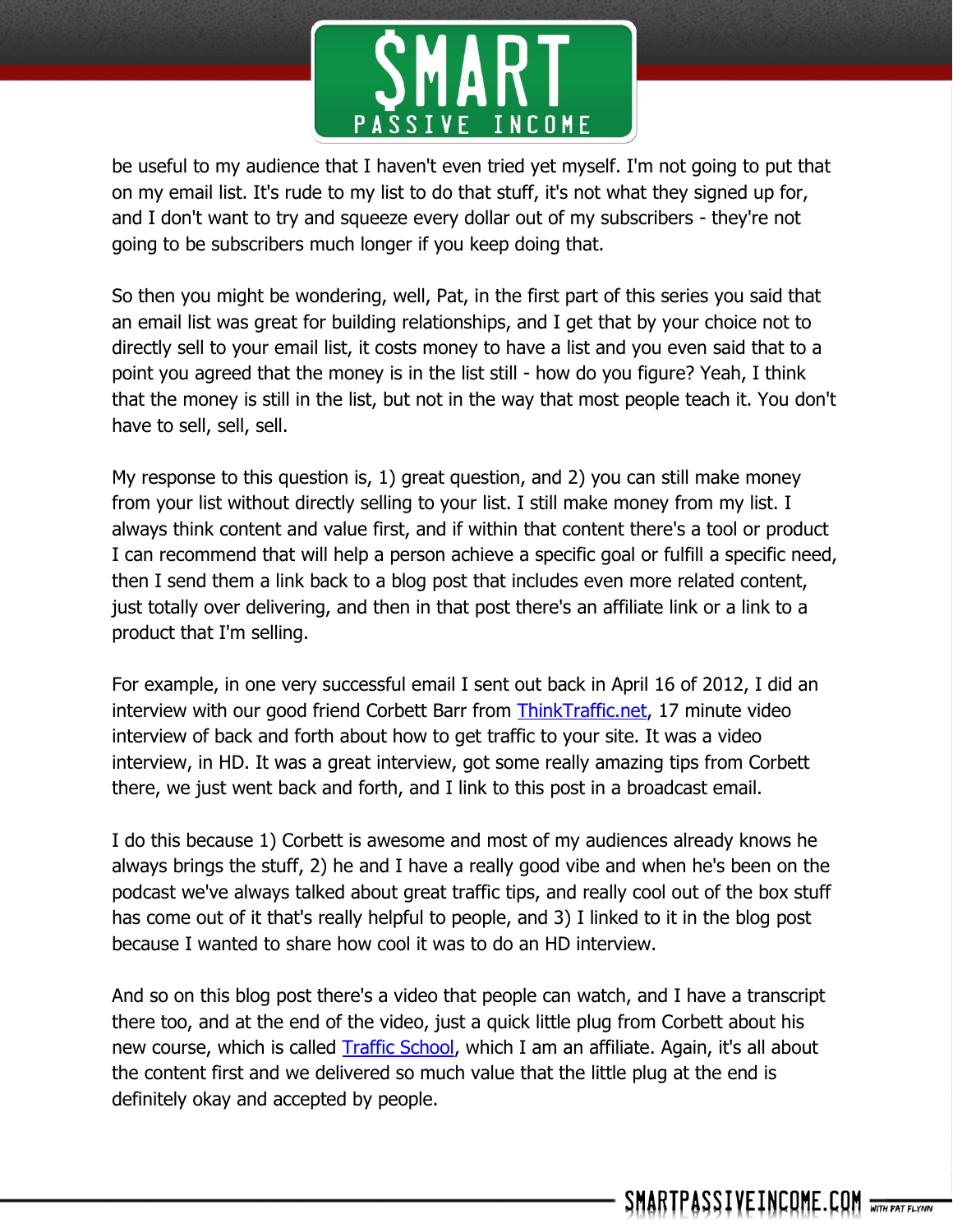

People would have already spent 17 minutes with us and so it's not like you're just sending cold emails and asking people to buy stuff without even having a chance to blink yet, the people who watched this video were engaged, got some good information out of it, actionable tips, and were okay with a small pitch at the end, and many people ended up buying that course through my affiliate link.

I think it's even better to do it that way because then you can prove how awesome the content is, which will lead into that particular content. If you don't deliver on your content, then that pitch is just going to be totally worthless. I was extremely confident in that video.

This is a new saying of mine - how much money you make is a byproduct of exactly how helpful you are. I absolutely believe that. How much money you make is a byproduct of exactly how helpful you are to your audience, and this was a great example of that. I actually ended up earning, from that single email \$3,600 in a day from that email. It's crazy! But everybody's happy in the end.

So I hope you can see, you don't need to sell, sell, sell in order to make a ton of money. All you need to do is build relationships, help people out like crazy, and then give them opportunities to pay you back either through products that you've created, or products you're selling as an affiliate that, and this is important, is something that will help them achieve their goals.

All right, so - phew, I got lots to say about emails, this is the second session about it, and already that's over an hour talking just about emails, but I have a few leftover items I just wanted to address, quick things before we finish up that I know some people will have questions about.

### **1. HTML vs. Plain Text, which one is better?**

With these email service providers, again, at least with AWeber, I'm not sure about the others, you have the option to send an HTML email, or a plain text email. With html, you can get all the fancy designs and templates, you can put images in there and structure it so it looks like an actual paper newsletter almost, and that's okay.

If you have a specific brand, especially if you're an ecommerce site or a news site and you want to highlight a number of different things in your email, it might make sense to create a template that can do that for you and keep the brand experience of the website the same through the email. That's a great strategy.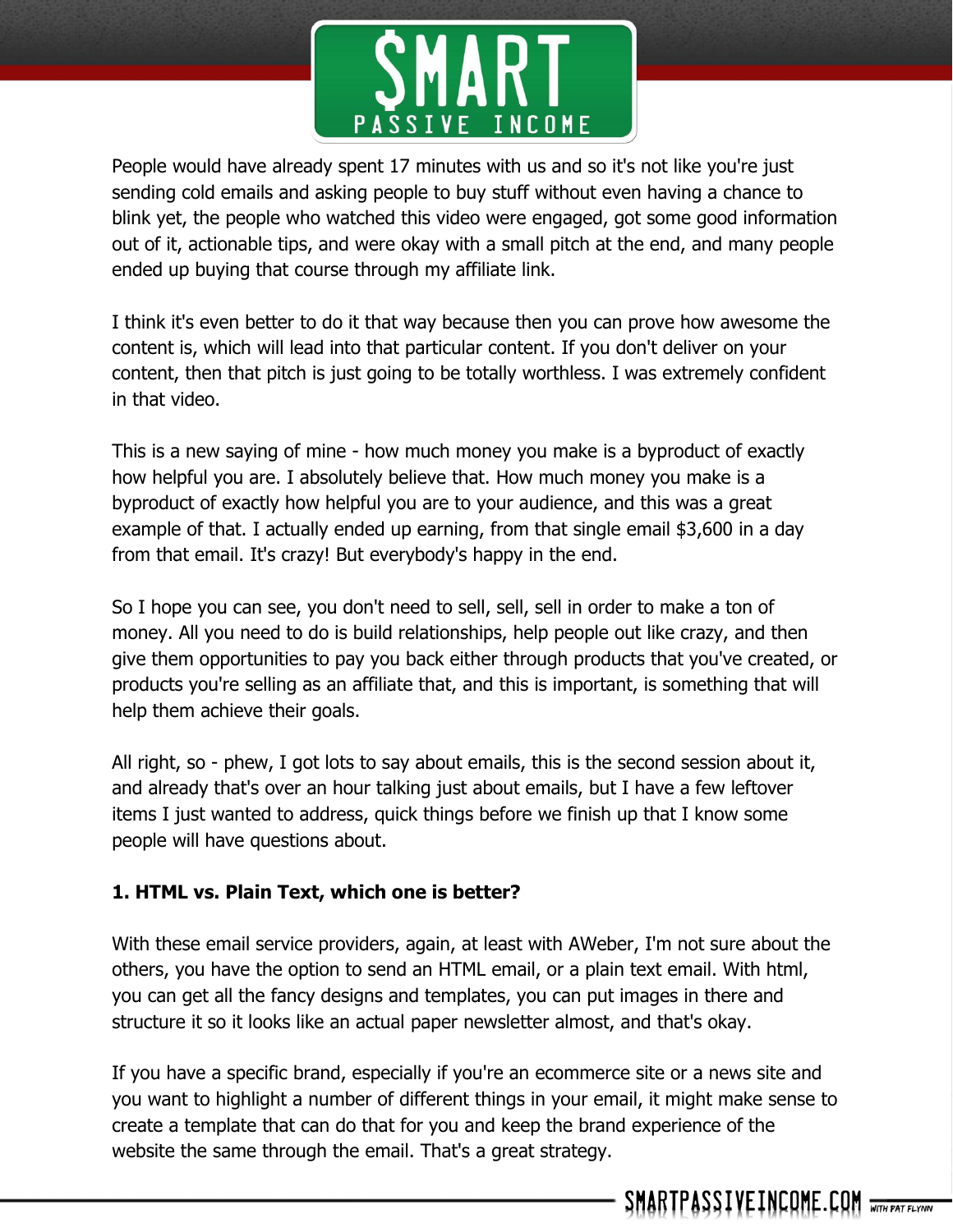

For me though, I'm just delivering content, and personally I want to write the emails like I'm writing to a friend, and I want that email to be read as if it was coming from a friend, someone that people trust, which is why I don't include any graphics or templates in the email whatsoever, I just keep it all text. Really, there are some email clients out there that you have to click an extra button to see the graphics and it just gets annoying sometimes, so I just like it all text.

Now, that doesn't mean I only do plain text though, I'll do HTML text as well, I just don't use graphics. And I hope that doesn't sound confusing, and I know it might, but let me try to explain. In the email fields in AWeber you get two fields, one for HTML and then another one for Plain Text. I write my email in the HTML field, but I just type it out as if I were just writing a regular email in Gmail or Outlook, which are also HTML as well. This looks the most natural and those that can accept HTML emails (not all email clients can do that, like I just said), but those who can will see it and it'll look like an email from a friend or a co-worker or whatever.

At the same time, I also copy and paste that text that I wrote in the HTML field and paste it into the plain text field, so I have the same exact email in the HTML field and the plain text field. The reason I do this is because if people cannot read the HTML version, it'll default to the plain text version, and so by filling in the plain text version one you can cover all your scenarios, and it's probably a small percentage that won't get the HTML email, but every person counts who's reading your emails, I feel.

One last thing about the plain text emails, always make sure when you paste into the plain text one, or when you write your emails in the plain text field, that you hit the "wrap long lines" button so it keeps the plain text email at the recommended width for plain text emails. So that's HTML versus plain text.

# **2. Width of the email is another thing that I want to bring up. A lot of people don't actually address this very much.**

This was a great tip I got from our friend Glen Allsop from [Viperchill.com.](http://viperchill.com/) I want to make sure he actually gets credit for this. He read one of my emails, he subscribed to my list, and was like, dude, this is too wide, put it in a table that's about 370 to 400 pixels wide and it'll be much, much easier to read. I was like "what?" I didn't even understand what language he was speaking, but then I looked at one of his emails and compared it to mine, and sure enough, because his was enclosed in an invisible table, meaning the text didn't go from left edge to right edge, it was in a set width, it read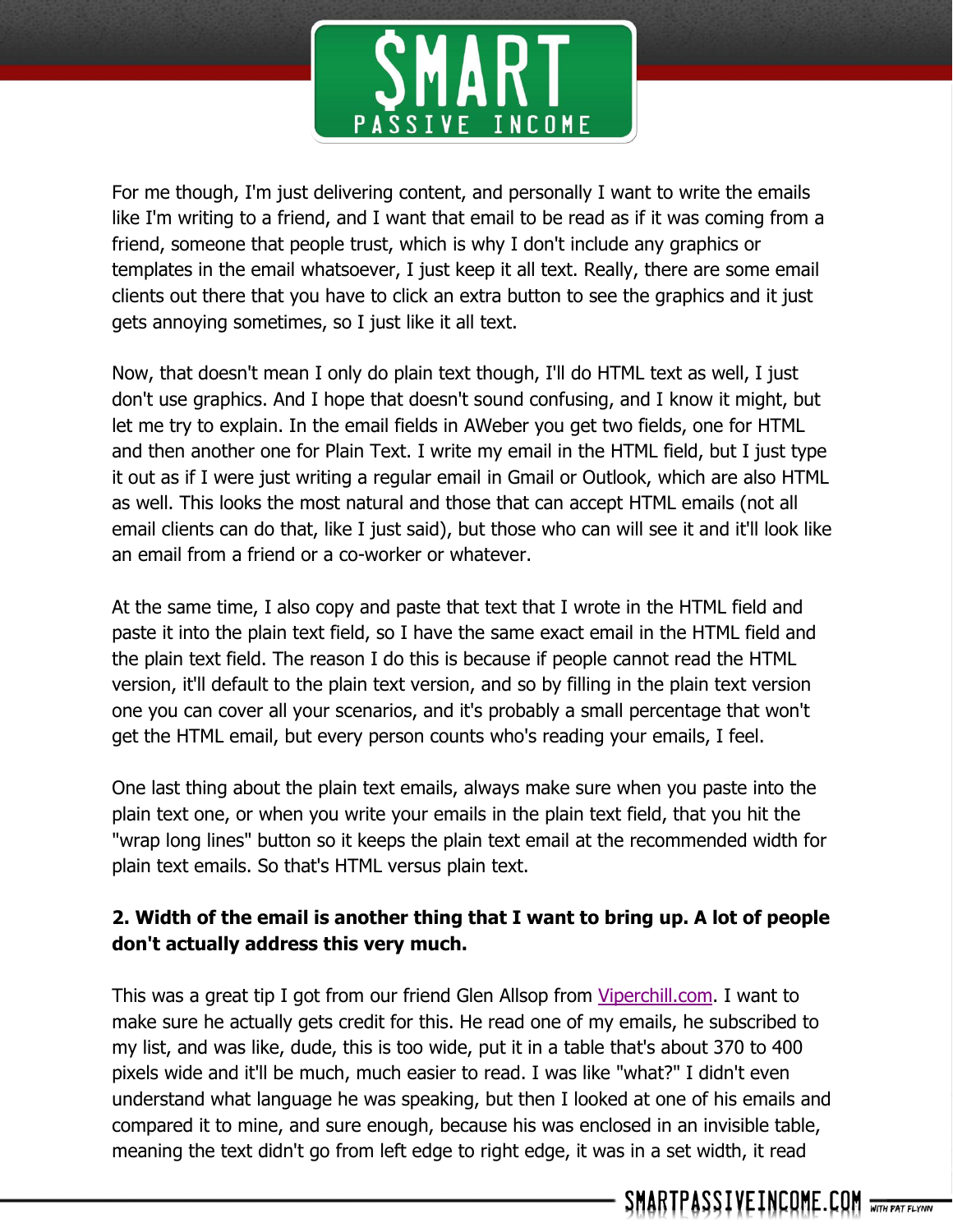

much, much easier, and faster too. I think it may be because you get down the page much faster so then you feel like you're making progress as you read, similar to the [Derek Halpern](http://socialtriggers.com/) strategy for including an image in the top right of your blog posts so that people get down the page much faster since the text is wrapped on the left.

So anyway, this table that I'm talking about, it's a bit "codey," there's some code that goes along with it, so you need to go into the HTML version (the plain text one when you wrap the lines already does this for you), so in the HTML version, you click on the source code of the email, so you're not looking on the wysiwig (What You See Is What You Get) editor anymore, you're in the actual html source code, and then you add some html above and below your content to enclose it in a table, and I'll have that specific code for you in the show notes as well that you can copy and paste into your own emails. I'll give you a little sample of what it looks like behind the scenes. It's difficult to say and share on the podcast, so it's in the show notes.

And so for that tip, don't thank me, thank Glen for that one. Thanks Glen!

# **3. This is the last one of our show, we're hitting the 42 minute mark already! I can't believe it. It's about links.**

It's okay to put links in your emails, but don't put too many, I typically just put one, and I mention it usually twice in the email, one time in the middle of the email, and then one time at the end as a reminder, and I write the entire thing out, like I don't use anchor text. I write http://www.smartpassiveincome.com/whatever. For html, you could do anchor texts, but those can easily be looked over, and in emails I like the longer line URL.

What I usually do is I put this on its own line in the email, so it stands out. It's long so people can't miss it. So I'll say like you can read that post by clicking here: I hit return, paste the URL, I hit return again, and then I go on. Again, that URL's on its own line so people can't miss it. Obviously you want to give them a call to action to click it.

And make sure, and this is a big mistake that I actually made for a while, in your HTML emails, when you write your URLs just like I shared, even when you write them out in full like that, sometimes they're not going to be linked when people receive those emails.

You want to always make sure you manually hyperlink your URLs using the hyperlink tool in your email service provider. In AWeber it's a little button that looks like a world